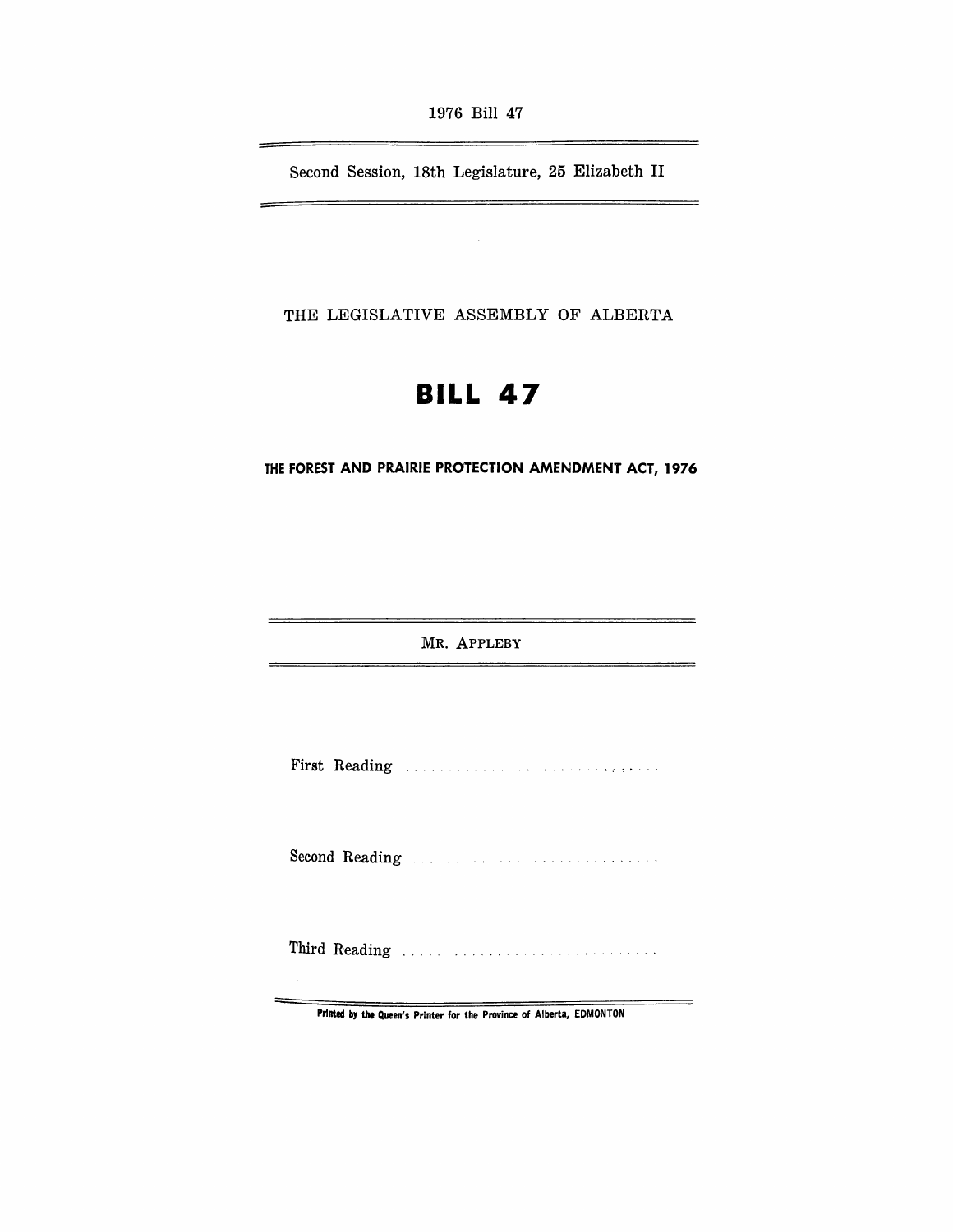*Bill 47 Mr. Appleby* 

## **BILL 47**

#### 1976

## THE FOREST AND PRAIRIE PROTECTION AMENDMENT ACT, 1976

### *(Assented to* , 1976)

 $H<sup>ER</sup>$  MAJESTY, by and with the advice and consent of the Legislative Assembly of Alberta, enacts as follows:

1. *The Forest and Prairie Protection Act is hereby am. ended.* 

*2. Section* 1 *is amended by adding the following clause after clause (e):* 

(f) "permit area" means an area of land that has not been designated by the Minister as a non-permit area.

## *3. The following section is added after section* 11,'

**11.1** Where in any case not provided for by this or any other Act, or by an agreement under section 6, subsection (1), the Minister incurs costs and expenses as a result of fighting or suppressing a fire on any lands not excluded by section 2, the Minister is entitled on demand to be reimbursed for those costs and expenses by the person who caused the fire.

4. Section 17 is struck out and the following section is *substituted:* 

**17.** (1) No person shall light an outdoor fire during the fire season on land in a permit area unless that person is the holder of a subsisting fire permit.

(2) A person who during a fire season knows or has reason to believe that there is an outdoor fire, not authorized by a permit issued to him, on land that is within a permit area and is owned or occupied by him or under his control, shall

- (a) extinguish the fire, or
- (b) where he is unable to extinguish the fire, immediately report the fire to a forest officer, an employee of the municipality in which the fire is located or a member of the Royal Canadian Mounted Police.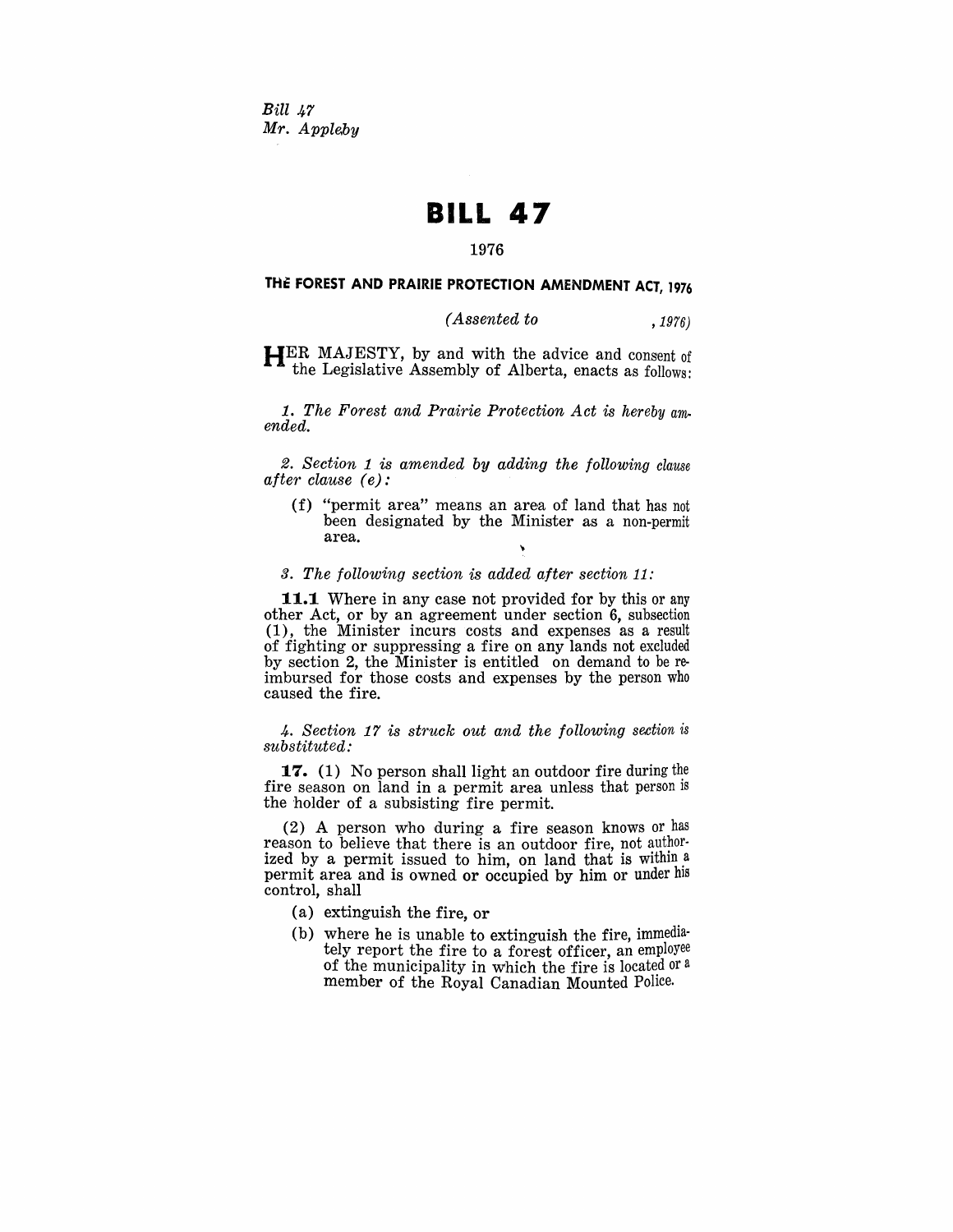Explanatory Notes

**I.** This Bill will amend chapter 36 of the Statutes of Alberta, 1971.

**2.** Definition of permit area.

**3.** The section will entitle the Minister to collect fire fighting costs in cases not already covered by the Act.

**4.** Section 17 presently reads:

17. No person may light an outdoor fire during a fire season without first obtaining a fire permit unless

(a) the fire is an outdoor camp fire for cooking or warming purposes or both and the fire is never left unattended, or (b) the fire is lit in an area designated by the Minister as a non-permit area.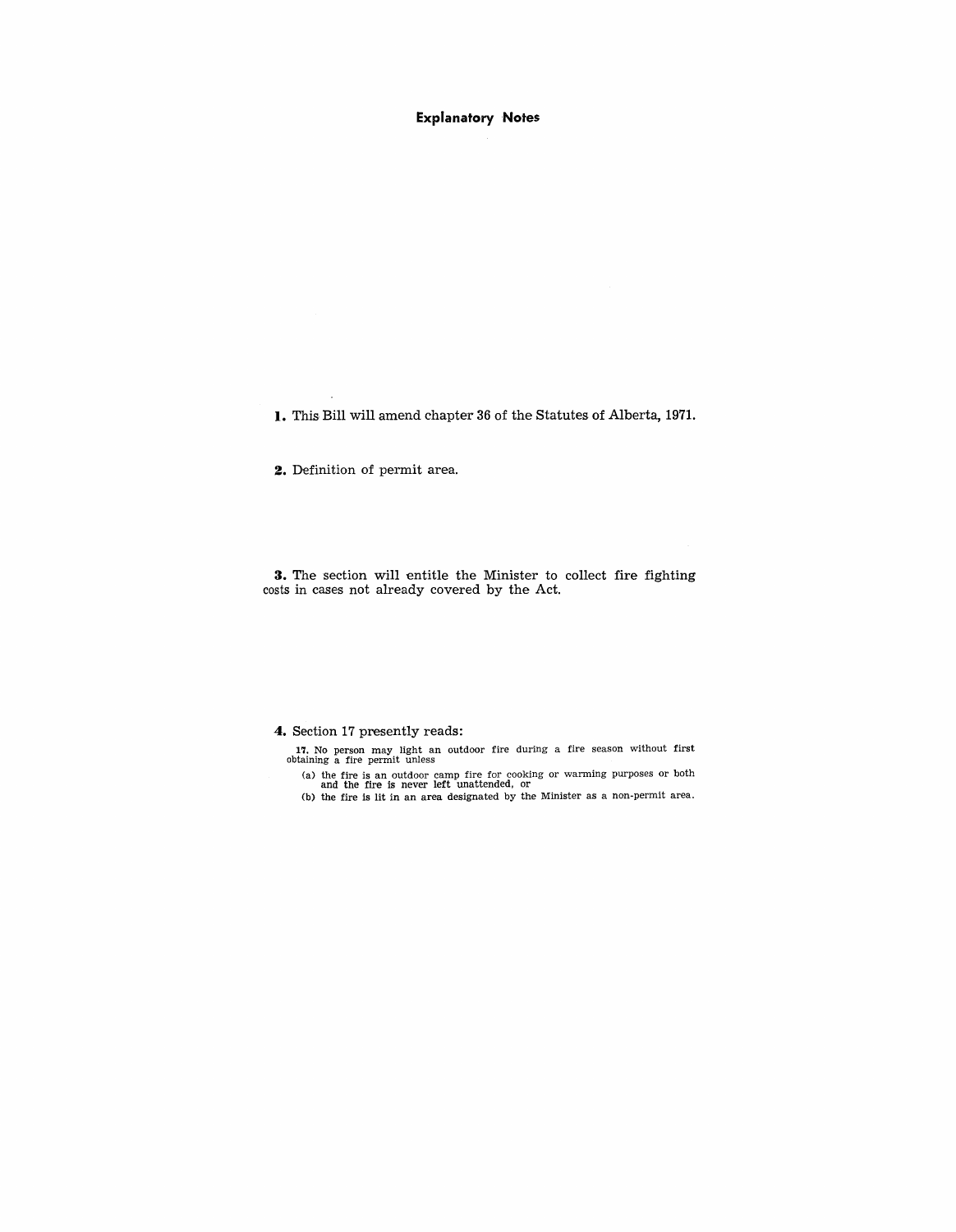(3) A person who fails to comply with subsection  $(2)$  is guilty of an offence.

(4) Subsections (1) and (2) do not apply to an attended outdoor camp fire which has been lit for cooking or warm. ing purposes.

*5. Section* 21 is *amended by adding the word* ", or" *at the end of clause (d) and by adding the following clause after clause (d):* 

(e) conduct any activity in a forest protection area that involves the use of fire or that might reasonably be expected to cause a fire, unless he exercises reason. able care to prevent a fire from occurring.

6. *Sections* 28 *and* 31 *are amended by striking out the words* "Department of Lands and Forests" *wherever they occur and by substituting in each case. the words* "Depart· ment of Energy and Natural Resources".

#### *7. The following section is added after section* 29:

**29.1** (1) Where the Minister is entitled to be reimbursed his costs and expenses in fighting or suppressing a fire pursuant to this Act, he may recover those costs and expenses by action as a debt due to the Crown.

(2) In any action by the Minister to recover the costs and expenses of fighting or suppressing a fire, a copy of an entry in a book or record kept in the Department of Energy and Natural Resources, or a copy of an itemized statement of costs and expenses prepared in the Department, shall be admitted in evidence as prima facie proof of the entry or statement and of the matters, transactions and accounts therein recorded.

(3) Subsection (2) does not apply unless it is first proven

- (a) that in the case of an entry in a book or record,
	- (i) the book or record was at the time of the making of the entry one of the ordinary books or records of the Department,
	- (ii) the entry was made in the usual and ordinary conduct of the Department's affairs,
	- (iii) the book or record is in the custody or control of an employee in the Department, and
	- (iv) the copy is a true copy, and
		-
- (b) that in the case of an itemized statement of costs and expenses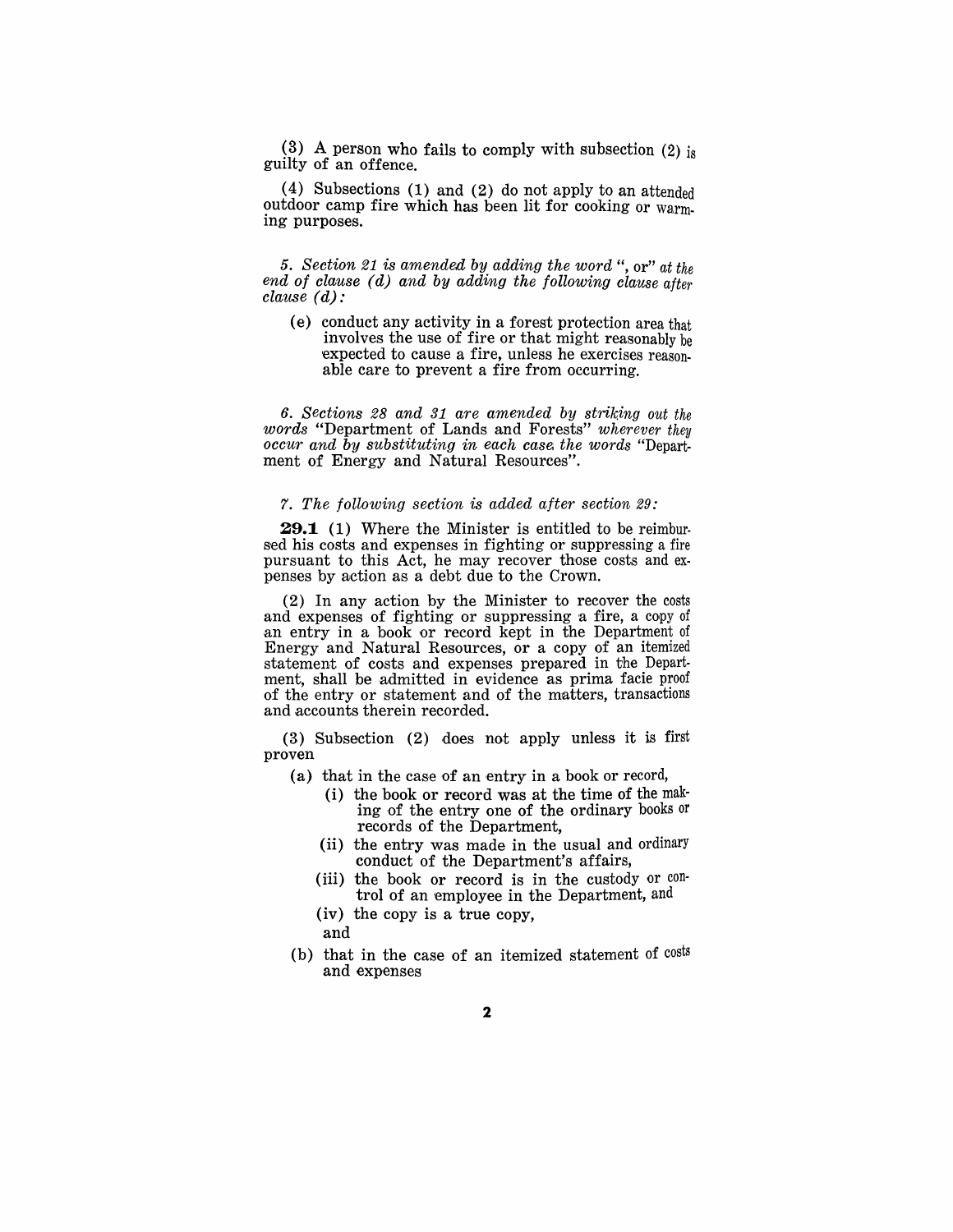#### **5.** Section 21 presently reads:

21. No person shall

 $\hat{x}_i$ 

- (a) light an outdoor fire without first taking sufficient precautions to ensure that the fire can be kept under control at all times, or (b) light an outdoor fire when weather conditions are conducive to a fire readily es
- 
- (c) fail to take reasonable steps to control a fire for the purpose of preventing it from spreading onto land other than his own, or  $(d)$  deposit, discard or leave any burning matter or substance in a place where it might
- 

**6.** To correct references to the former Department administering this Act.

**7.** This section will strengthen the authority of the Minister to recover the costs of a fire fighting operation and will facilitate the proof of those costs.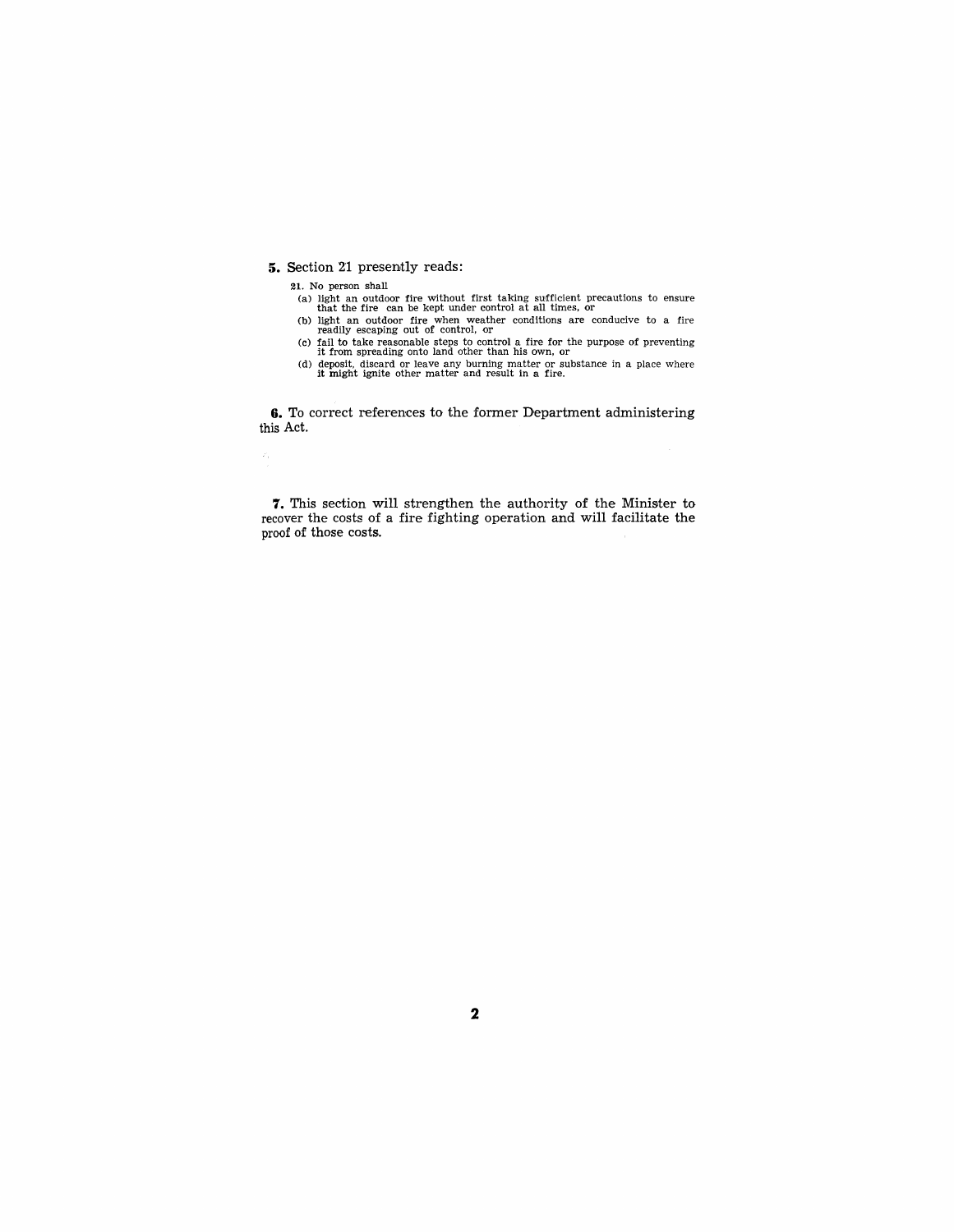- (i) it was prepared from the ordinary books or records of the Department and from any other records in the Department relating to the costs and expenses of fighting or suppressing one or more fires,
- (ii) the statement is in the custody or control of an employee in the Department, and
- (iii) the copy is a true copy.

*8. Section 30* is *struck out and the following section* is *substituted:* 

**30.** Where a fire originates in an area in which any person or someone on his behalf, at the time the fire originates,

- (a) is conducting any activity that may cause a fire, or
- (b) has recently conducted any activity that may have caused a fire,

the fire shall be deemed to have been caused by that person unless he produces reasonable evidence that the fire originated from a cause not connected with his activity.

9. *Section* 34 *is amended by striking out subsection* (3) *and by substituting the following:* 

- (3) Subsection (1) does not apply where
- (a) the convicted person is a party to an agreement under section 6, subsection (1), or
- (b) the costs and expenses of fighting or suppressing the fire exeeed \$200.

10. *Section* 38 *is amended by adding the following clause after clause* (i):

(j) designating any part of Alberta as a non-permit area.

11. This Act comes into force on the day upon which it is *assented to.*